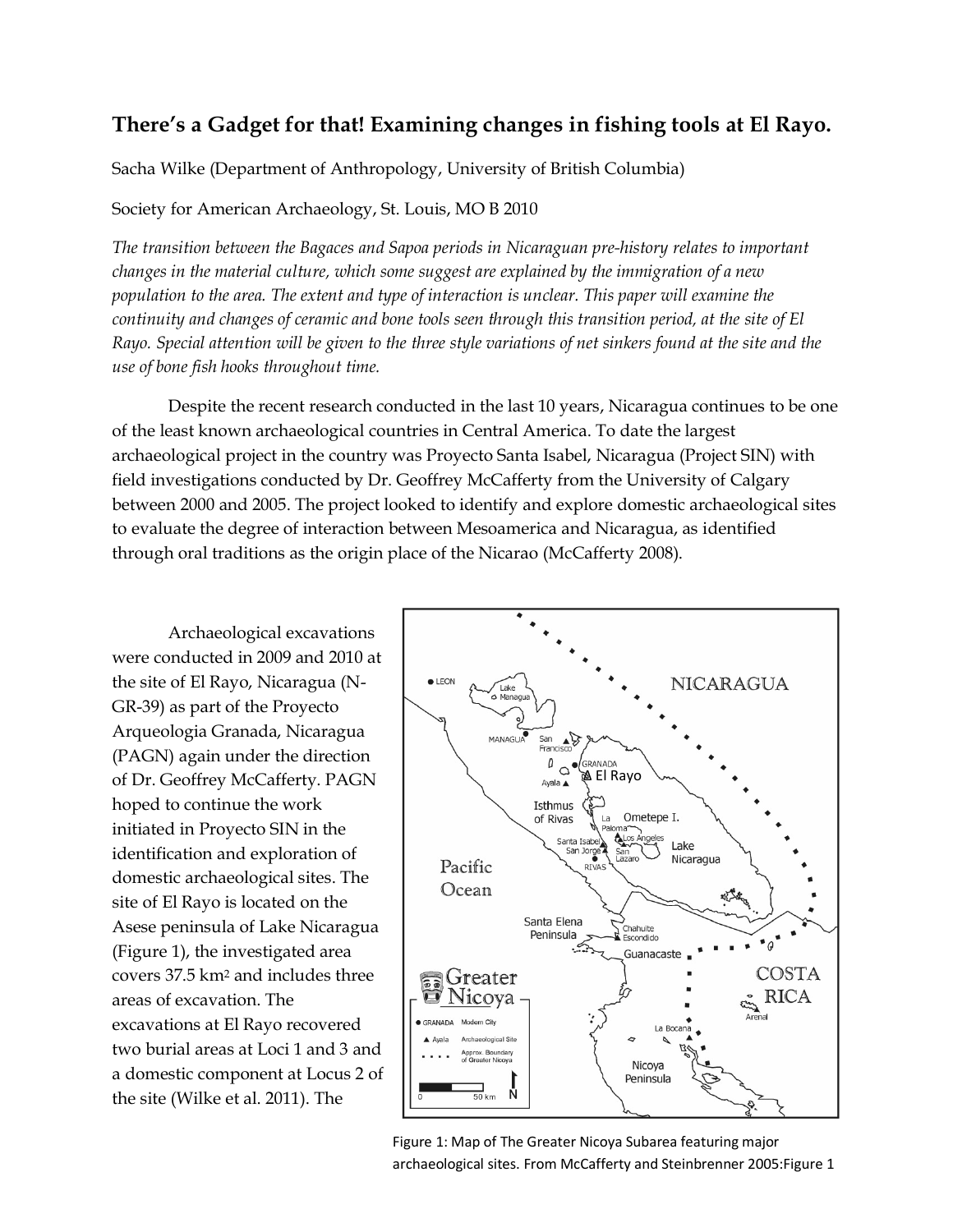domestic area was radiocarbon dated to the Bagaces (AD 300-800) and Sapoa (AD 800-1200) periods, which correspond to the in-field age estimate of the site based on the ceramic sequence present (McCafferty et al. 2009). This paper will focus on a class of artifacts recovered from El Rayo, specifically examining how these artifacts changed within the domestic assemblage throughout time.

Traditionally artifact analysis within Central America has focused primarily on ceramic analysis, with the goal of establishing a secure chronology (Healy 1980, Lange 1984, McCafferty and Steinbrenner 2005, Norweb 1964, Steinbrenner 2002 to name only a few). This focus has left much of the archaeological record unanalyzed or minimally analyzed, these groups include lithic analysis, faunal analysis, and non-vessel ceramic objects (however see McCafferty and McCafferty 2009). Among the artifact assemblage at El Rayo multiple classes of artifacts were recovered which relate to subsistence practices, this paper will focus on fishing technology and consider two distinct classes of artifacts associated with fishing, how this technology changed through time, along with some possible reasons as to why it changed. Primarily among these artifacts are the ceramic net sinkers found in abundance at the site of El Rayo, and have been found in Nicaragua among domestic assemblages elsewhere (Healy 1980, McCafferty 2008). Bone fish hooks were also recovered from El Rayo and will be considered in this paper. The importance of fishing technology can be seen by the abundance of fish bones, representing over half of the recovered faunal material from El Rayo.

#### **Background of the Typology**

Net sinkers are made of broken ceramic sherds, usually reworked to smooth the edges, with notches or grooves allowing for attachment to a net or string, which prevent the net from just floating on the surface of the water when fishing. The net sinkers from the site of El Rayo were made from a variety of different ceramic sherds. The net sinker assemblage was separated into three types which were identified from El Rayo, the end notched, side notched, and end grooved types, with two manufacturing techniques distinguishing the notched and the grooved types. In the notched types the attachment area for the net appears as a slit inserted along the edge of the smoothed sherd, while with the grooved type, the attachment area has been worn down into the surface of the sherd on all sides. Of the 318 net sinkers analyzed a majority (75%, n=240) were constructed from a monochrome sherd, chosen over polychrome sherds. The sinkers ranged in shape from rectangular to round, with the side notched sinkers representing the widest variety in shape (Figure 2). The side notched sinkers were either left angular (n=132) without significant smoothing of the corners or were worked to produce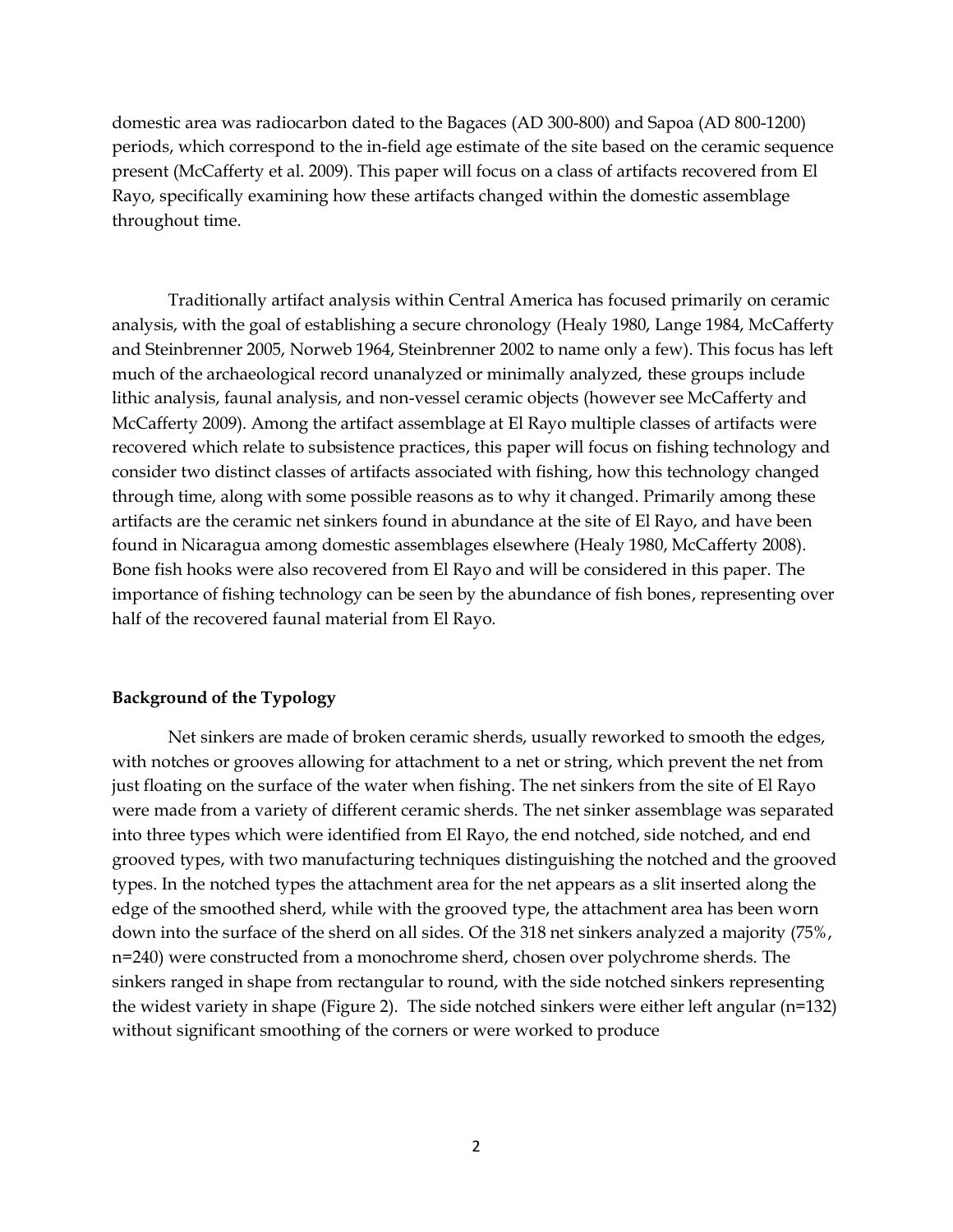

rounded edges (n=110). The remainder were rectangular in shape and formed the two end varieties of net sinkers (n=67).

Figure 2: Net Sinkers from El Rayo based on type

## **Presentation of the Typology**

Analysis of the net sinkers from El Rayo was conducted in July and August of 2010 by the author. All net sinkers were sorted into the three types identified in the typology and measurements were taken, when possible, along the width (at the widest point parallel to the rim, when present, otherwise the measurement was taken along the longest side) and the widest point on the shorter side representing the height of the net sinker. Net sinkers which



were severely broken were not measured. Weights were taken for complete, or nearly complete net sinkers (when over 90% of the net sinker present).

### *End notched (31)*

This type of net sinker is characterized by the presence of two sets of corresponding notches at either end of the sherd (Figure 3). These net sinkers are obviously rectangular in shape and are flat. In the El Rayo collection the length of this type of sinker was at least double the

Figure 3: End Notched Net Sinker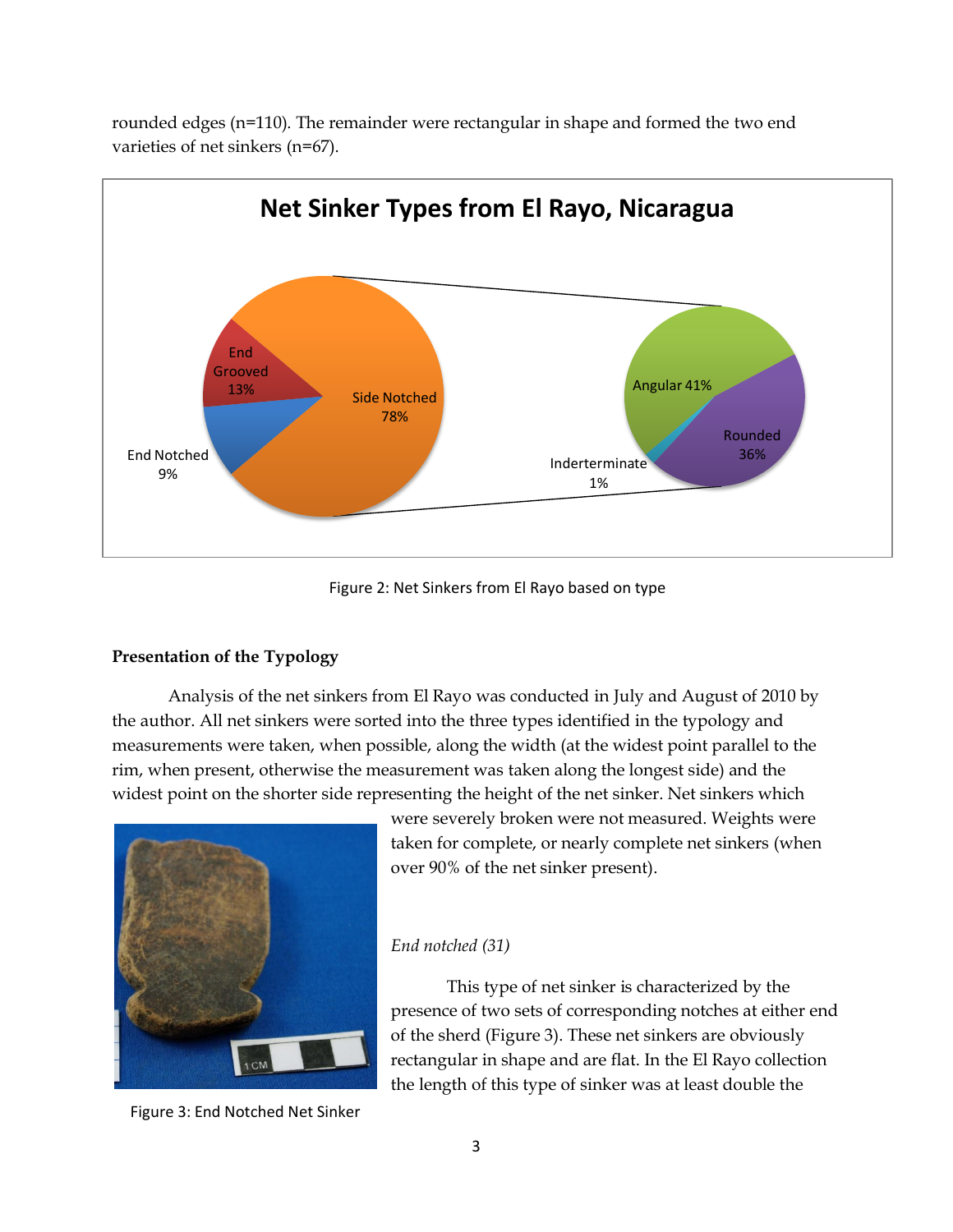width. Complete end notched net sinkers (n=5) from El Rayo range in size from 45 to 144 millimeters on their longest side, and are between 12 and 97 grams in weight.

## *Side notched (247)*

Side notched net sinkers are classified as such because they can be notched anywhere along the side of the sherd and these notches do not need to occur in pairs (Figure 4). The number of notches in this type range from one to four on the complete examples, with two notches occurring in 94% (n=232) of the



Figure 4: Side Notched Net Sinker

examples. This type has far more variety that the other two types as shape, notch number and proportion are all more varied suggesting this type was more versatile than the others. Complete side notched net sinkers (n=91) from El Rayo range in size from 42 to 99 millimeters on the longest side, and between 14 and 97 grams in weight.



Figure 5: End Grooved Net Sinker

# *End Grooved (40)*

The End Grooved type is made of large olla rim sherds, which are generally bulkier and fatter than the notched varieties (Figure 5). This type is always classified as rectangular in shape (as with the end notched type). Rather than part of the sherd being chipped away, these net sinkers were formed by the movement of a string or some other thin material over the surface to wear down a groove. The grooves on these sinkers are

thought to occur at both ends of the sinker and extend all the way around diameter of the sinker. Only one complete end grooved net sinker was recovered from El Rayo and was measured at 69 millimeters in length and weighed 50 grams.

This single "complete" example from El Rayo could be used to suggest that this type was broken in a higher frequency than the other types or it may suggest that this type was only grooved on one end of the sinker and that this "complete" example does not represent the standard form of this type. If these were generally only grooved on one end they would act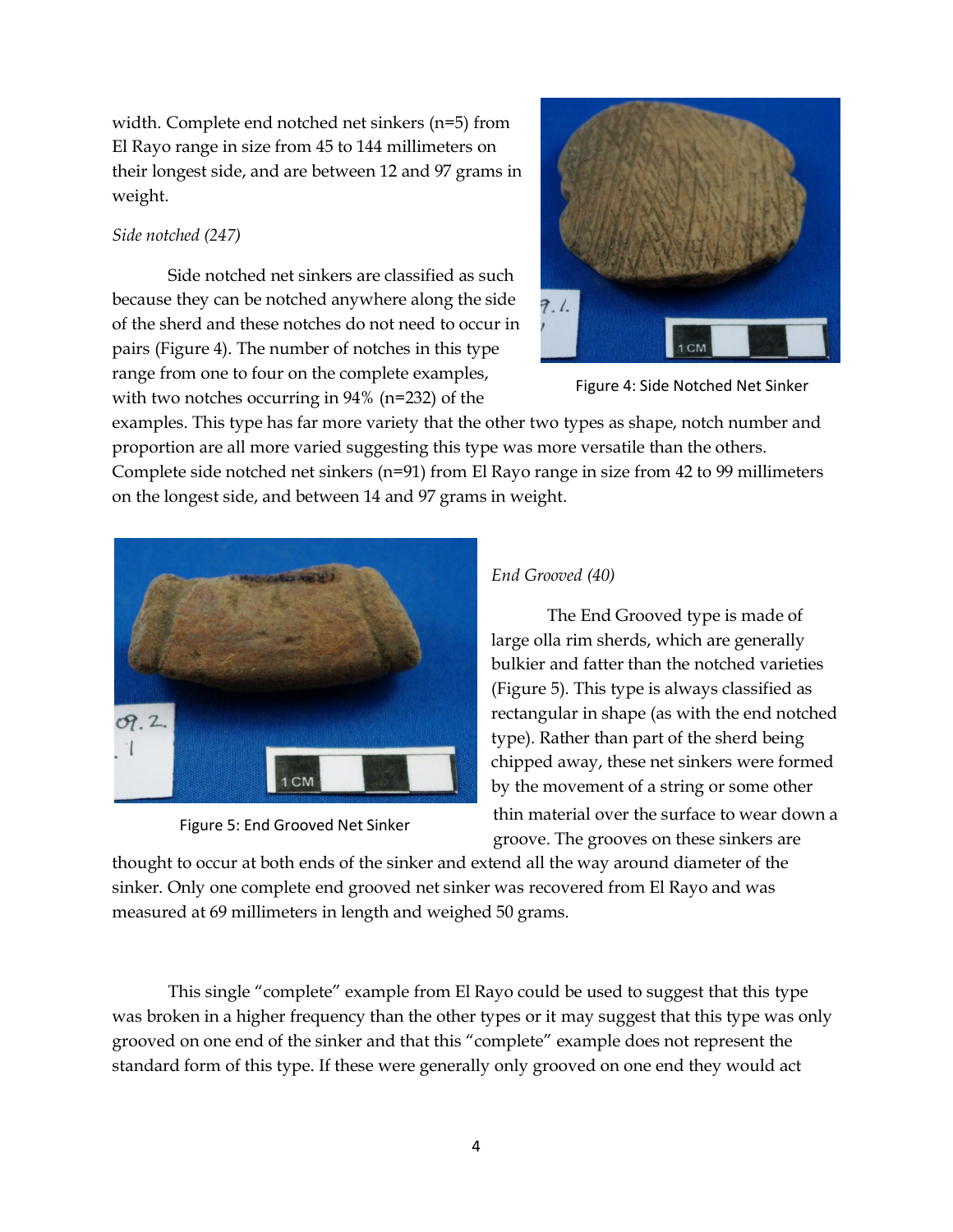differently in the water, the sinker would fall vertically in the water, rather than lay horizontally with the net.

As with any typology, the one being presented here has a few confusing points which need to be addressed. Distinction between end and side notched net sinkers may be considered an issue, however, I feel that they are distinct in their form resulting in their functioning differently when used. There is some room for error with these two types, as some examples may fall in between, for instance, when the



Figure 6: Net sinker showing characteristics of multiple types

notches are not all present or when not enough of the sinker is recovered to estimate original shape. Complications may also arise between the 'end' types, where the groove may not extend completely around the sinker, or when notches have been made on chunky rim sherds (Figure 6). These gray areas become clearer when the net sinkers have been consulted and compared. In instances where the type is unclear, this has been and needs to be stated.

I must also note that more elaborate styles of net sinkers were recovered at the site of Santa Isabel, Nicaragua (McCafferty 2008: Figure 3a), however, because I have not analyzed this material personally, I can only acknowledge that the typology presented here is only the beginning of the variation that exists in Pacific Nicaraguan net sinkers.

### *Fish Hooks (8)*

Eight bone fish hooks (Figure 7) were recovered from El Rayo at the deepest levels of Locus 2. The fish hooks were concentrated (7 out of 8) within the lower levels (6-11) of a single



Figure 7: Bone Fish Hook

operation, while the last fish hook was recovered 40 metres away and was the deepest fish hook recovered from the site. All fish hooks recovered were broken. The measurements taken for this category are based on what was present, however samples were not complete enough to extrapolate a complete specimen. Fish hooks were identified based on their rounded shape, with four examples the tip of the hook has remained intact, on one the attachment site (to the line) is present. The remaining fish hooks were identified as such based on the slender curved shape of the bone.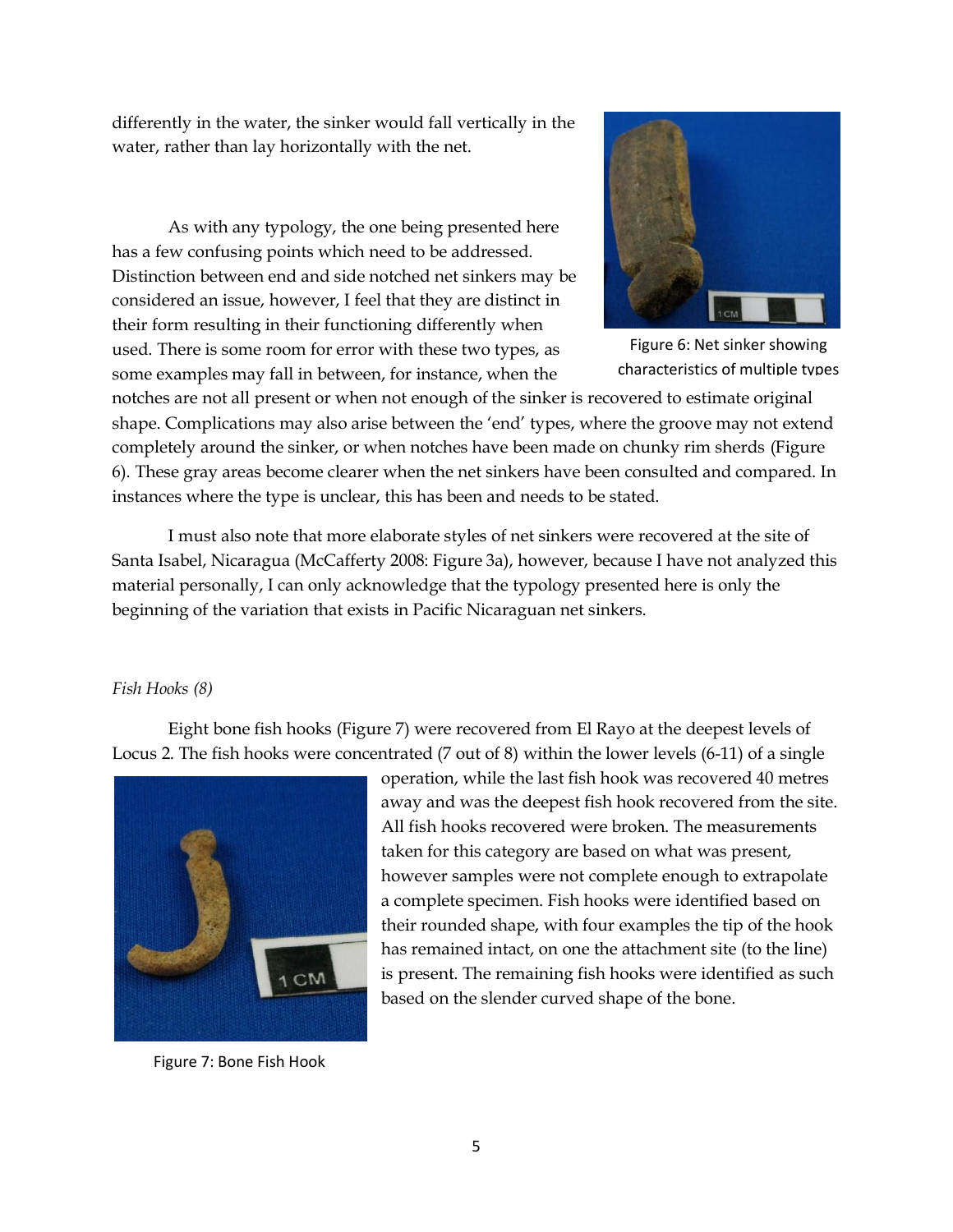The two fish hooks from the deepest levels (11 and 13) appear to have been made with more detail than those in the higher levels (6-10). One of these examples is notched at the attachment site, while the other has an indent on the inner curve of the hook (Figure 8). The other samples do not include any evidence of attachment sites, however this may be the result of preservation and should not be taken to suggest that these features were not present in the other fish hooks recovered.

#### **Temporal Placement**

Inspired by work being done in other types of analysis at the El Rayo site on artifact frequencies through time and questions regarding what artifacts were associated with the transition between the Bagaces and Sapoa periods levels (namely by Carrie Dennett on the relationship between ceramic types), I looked at the frequency of these three types of net sinkers recovered from



Figure 8: Fish hook with grooved inner edge

the different levels excavated within the domestic component of the site at Locus 2. Figure 9 quite obviously shows the development of the types of net sinker, and shows that the side notched type occurs earliest and the end grooved style is the latest to develop. This was unexpected, as I hypothesized that the chunky and seemingly more crudely constructed end grooved type would be the oldest, with the more highly worked notched styles coming in later. In reality it appears that the side notched sinkers are the oldest type of this technology. That being said, however, the less frequent three and four notched styles (n=5) of the side notched type do not appear until the upper levels at Locus 2.

| El Rayo Fishing Technology at Locus 2 by Level |               |          |    |               |                 |              |          |                |            |                |          |              |          |                |
|------------------------------------------------|---------------|----------|----|---------------|-----------------|--------------|----------|----------------|------------|----------------|----------|--------------|----------|----------------|
| Level                                          |               |          | 3  | 4             | .5.             |              |          | 6 7 8 9        |            | 10             | 11       | 12           | 13       | -14            |
|                                                |               |          |    |               |                 |              |          |                |            |                |          |              |          |                |
| <b>End Grooved</b>                             | $\mathcal{L}$ |          | 5. | 5.            | $5 -$           |              |          | 3 0 1 2        |            | $\overline{0}$ | $\Omega$ | $\Omega$     | $\Omega$ | $\overline{0}$ |
| <b>End Notched</b>                             | 1             |          | 4  | $\mathcal{P}$ | 1               | $\mathbf{1}$ | $\Omega$ | $\Omega$       | - 0        | $\Omega$       | $\Omega$ | $\Omega$     | $\Omega$ | 0              |
| <b>Side Notched</b>                            |               | 12       | 34 | 18            | 15 <sup>1</sup> | 86           |          | $\overline{4}$ | $\sqrt{2}$ | $\overline{4}$ | 3        | $\mathbf{1}$ | $\Omega$ | 1              |
| <b>Fish Hooks</b>                              | 0             | $\Omega$ | 0  | 0             | $\Omega$        | $\Omega$     | $\Omega$ |                | $\Omega$   | 3              | 1        | $\Omega$     |          | 0              |

Figure 9: Presence of fishing technology at El Rayo by excavation level

Looking at Locus 2 as a whole, we can see the side notched net sinkers are the most popular of the three types, representing 60-80% of the net sinkers at all the various levels of excavation. This type is the oldest and is found only with fish hooks in the deepest levels of the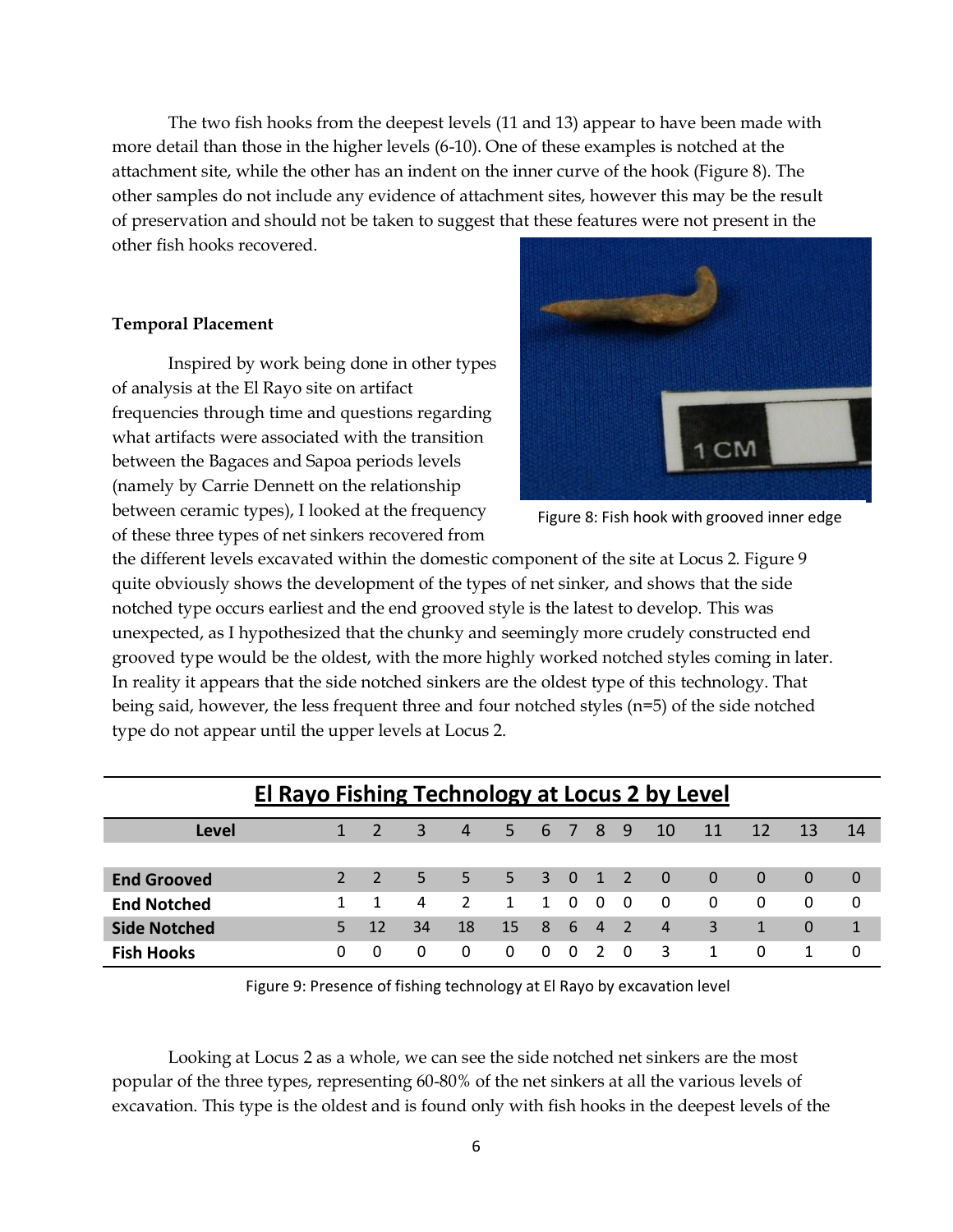site. A notable shift occurs between levels 6-9 as we see the side notched sinkers are joined with end notched and end grooved sinkers, with the end grooved being slightly more popular. In addition to this, by level 6 fish hooks disappeared altogether.



Figure 10: Map of Locus 2 showing different operations. Map drawn by Carrie Dennett

This shift is still present, albeit less drastic, if we break down Locus 2 into its operations of concentrated investigation (Figure 10). Locus 2, Operation 1 shows the clearest evidence for the Bagaces-Sapoa transition based on the ceramic assemblage recovered and analyzed by Carrie Dennett of the University of Calgary (Personal Communication, 2010). The shift in fishing technology is present at Operation 1 and corresponds to the shift in ceramic types associated with the Bagaces-Sapoa transition. Within Operation 1 we can see in Figure 11 that the side notched sinkers and fish hooks precede the end notched and grooved sinker types. The first appearance of these sinker types occurs in Level 6 of these units, this is also the last time we see fish hooks present. This may suggest that the fish hooks were replaced by these new net sinker types. The change in technology seen in fishing tools, specifically with regard to Level 6 occurs just after the Bagaces-Sapoa transition seen in Levels 7-8 (Carrie Dennett, Personal Communication 2010).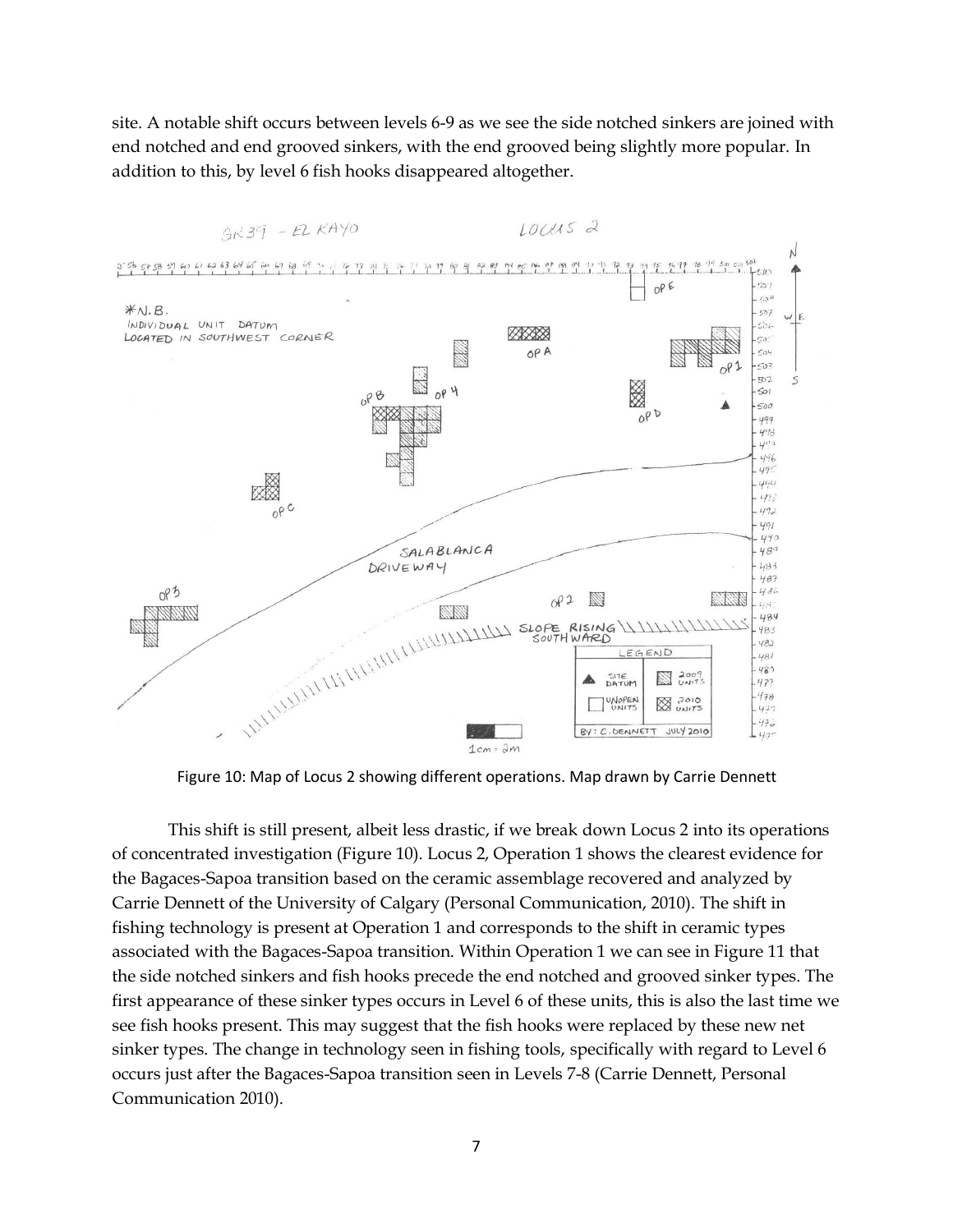|                     | El Rayo Fishing Technology: Locus 2, Operation 1 |                |                         |                          |                          |                |                |                          |                          |    |                          |    |    |    |    |
|---------------------|--------------------------------------------------|----------------|-------------------------|--------------------------|--------------------------|----------------|----------------|--------------------------|--------------------------|----|--------------------------|----|----|----|----|
|                     |                                                  |                |                         |                          |                          |                |                |                          |                          |    |                          |    |    |    |    |
| Level               | $\mathbf{1}$                                     | $\overline{2}$ | $\overline{\mathbf{3}}$ |                          | 4 5 6 7 8                |                |                |                          | 9                        | 10 | 11                       | 12 | 13 | 14 | 15 |
|                     |                                                  |                |                         |                          |                          |                |                |                          |                          |    |                          |    |    |    |    |
| <b>Net Sinkers</b>  |                                                  |                |                         |                          |                          |                |                |                          |                          |    |                          |    |    |    |    |
| <b>End Notched</b>  | $\overline{\phantom{a}}$                         |                | $\mathbf{1}$            | $2 \quad 3$              |                          | $\overline{1}$ |                |                          |                          |    |                          |    |    |    |    |
| <b>Side Notched</b> | $\overline{\phantom{0}}$                         | 6              | 15                      | 5.                       | 9                        | $\overline{2}$ | $\overline{1}$ | $\overline{\phantom{a}}$ | $\overline{\phantom{a}}$ | 1  | $\overline{\phantom{a}}$ | 1  |    |    |    |
| <b>End Grooved</b>  | $\mathbf{1}$                                     | $\mathbf{1}$   | $\mathbf{1}$            | $\overline{\phantom{0}}$ | $\overline{\phantom{0}}$ | $\mathcal{T}$  |                |                          |                          |    |                          |    |    |    | -  |
|                     |                                                  |                |                         |                          |                          |                |                |                          |                          |    |                          |    |    |    |    |
| <b>Fish Hook</b>    |                                                  |                |                         |                          |                          |                |                |                          | $\overline{\phantom{a}}$ | 3  | $\mathbf{1}$             | -  |    |    |    |

Figure 11: Presence of fishing technology at El Rayo by excavation level at Locus 2, Operation 1

Oddly enough the introduction of the end notched sinker occurs in Level 5 at Operation 3, even though all the levels were identified as Sapoa, again based on the ceramics present as well as a radiocarbon date from Level 10 of A.D. 900-1140 (McCafferty et al 2009).While the transition appears connected based on the levels they were recovered from, there is no temporal correlation between the shift from Bagaces to Sapoa period material seen at Operation 1 and Operation 3.

## **Significance/Discussion**

We can clearly see a change from the primary use of the side notched net sinker along with fish hooks to the exclusive use of net sinkers of more specialized styles. The typology represented here can be interpreted in a number of ways. The technological change in the pre-Columbian tool kit may relate to independent improvement of the fishing technology or the introduction of new tools from external sources, which were chosen based on the efficiency of the tools or the desire to fish for different, possibly larger species.

The later net sinker types are more specialized than the earlier side notched variety, which resulted in the increased variation within the side notched type in the later levels. The end notched and grooved sinkers were likely developed for very specific purposes. The later examples of net sinkers are less uniform in style, with the appearance of two new distinct types along with more variation within the side notched type net sinker. The two new types are uniform in that the end notched sinkers are always rectangular in shape with notches occurring in pairs closer to the end of the sherd and end grooved net sinkers are always grooved nearer to one end of the sherd and are rectangular in shape. This suggests that these styles were designed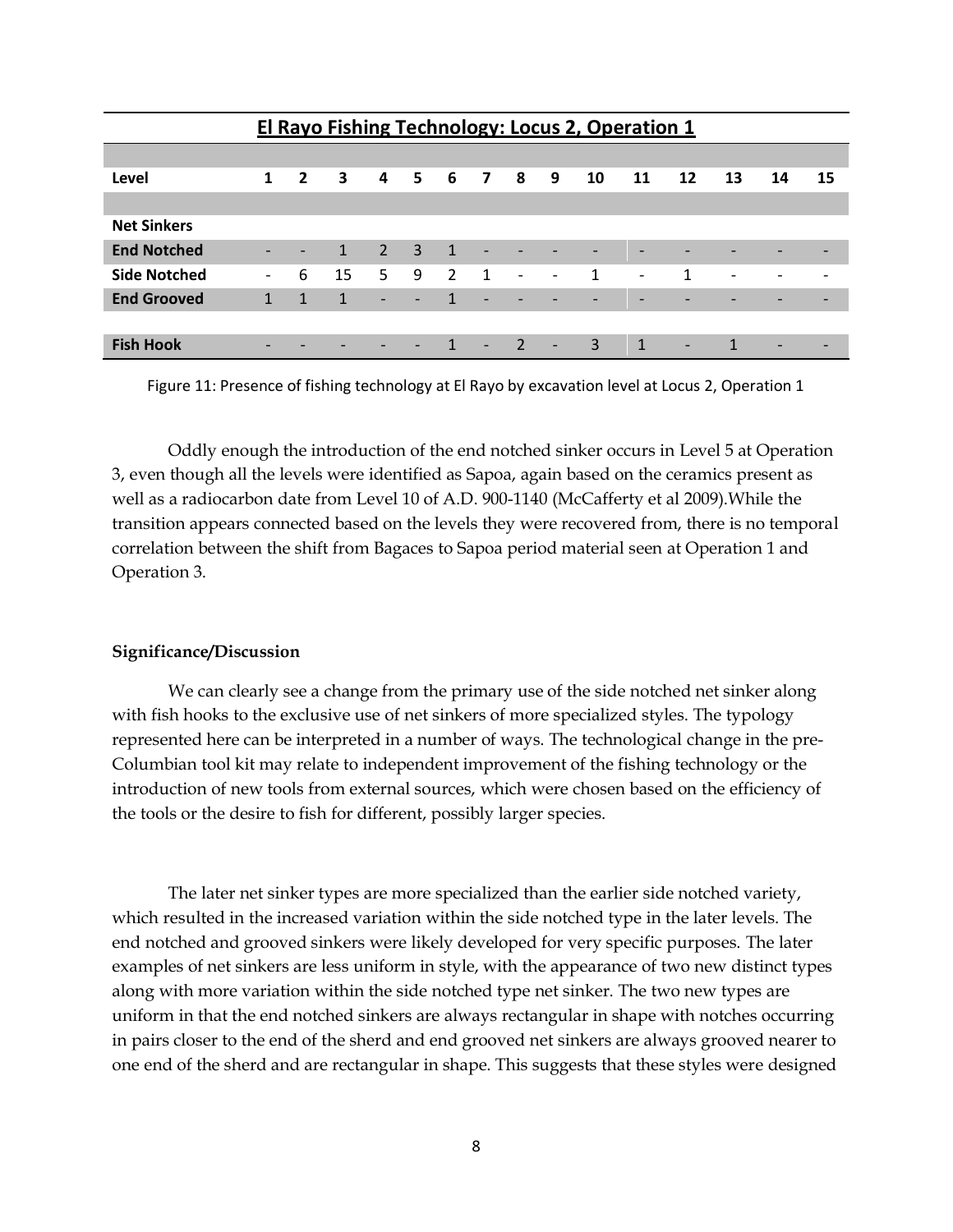in a specific manner. The side notched sinkers become more versatile in their form with the addition of the third and fourth notches seen in a few later examples.

The change in fishing technology may relate to the use of different materials for stringing the net that are stronger and could maintain integrity with the added weight of the later net sinkers, or it may relate to a changing shape of the net itself perhaps to accommodate a desire to catch a new variety of fish. At this point the specific fish species present at the various levels at El Rayo has not been analyzed so this suggestion is purely speculation. The consistent and abundant presence of the side notched net sinker suggests that it remained the dominant type of sinker used, despite its new variation, likely because this style could be altered into multiple forms. While the most abundant side notched net sinkers had two notches, there was no standard format to how many notches were present or more importantly, where they would occur on the net sinkers edges. This would allow the net sinkers to be tied to the net in a variety of ways making the net itself act differently when thrown into the water.

This difference in the behavior of the nets will be the result of the number of net sinkers attached to the net. It is tempting to infer the number of nets represented by the number of net sinkers recovered from the site, however sufficient information to do this extrapolation is not yet available. We must also keep in mind that the number of each type of net sinker may not relate to the number of different types of nets in use at a given time. It is entirely possible that the different types of net sinkers would have been present on a single net. This again, would have been the decision of a highly skilled individual or individuals in order to get the net to move in a way that would allow for greater success in obtaining fish. While the addition of new net sinker types may suggest a new manner of creating new styles of fishing nets, it is equally likely, and rationally more likely, that these new types were added to the existing nets to alter the manner in which the nets worked, rather than changing the entire net itself. I would use the presence of relatively few end notched and end grooved types as evidence for this. If the technology was being changed outright, we should have seen a more distinct battleship curve form to the frequency of the different types.

It is important to remember that the changes made to the form of the net sinkers would alter the way they were used and were intentionally designed in a manner which was effective for a specific purpose, even if that purpose is unclear to us now. For example, net sinkers which would be positioned vertically within the water when attached to a net rather than horizontally would act differently when in use and would have been chosen for or against based on their efficiency by the individuals operating the nets to get the desired results.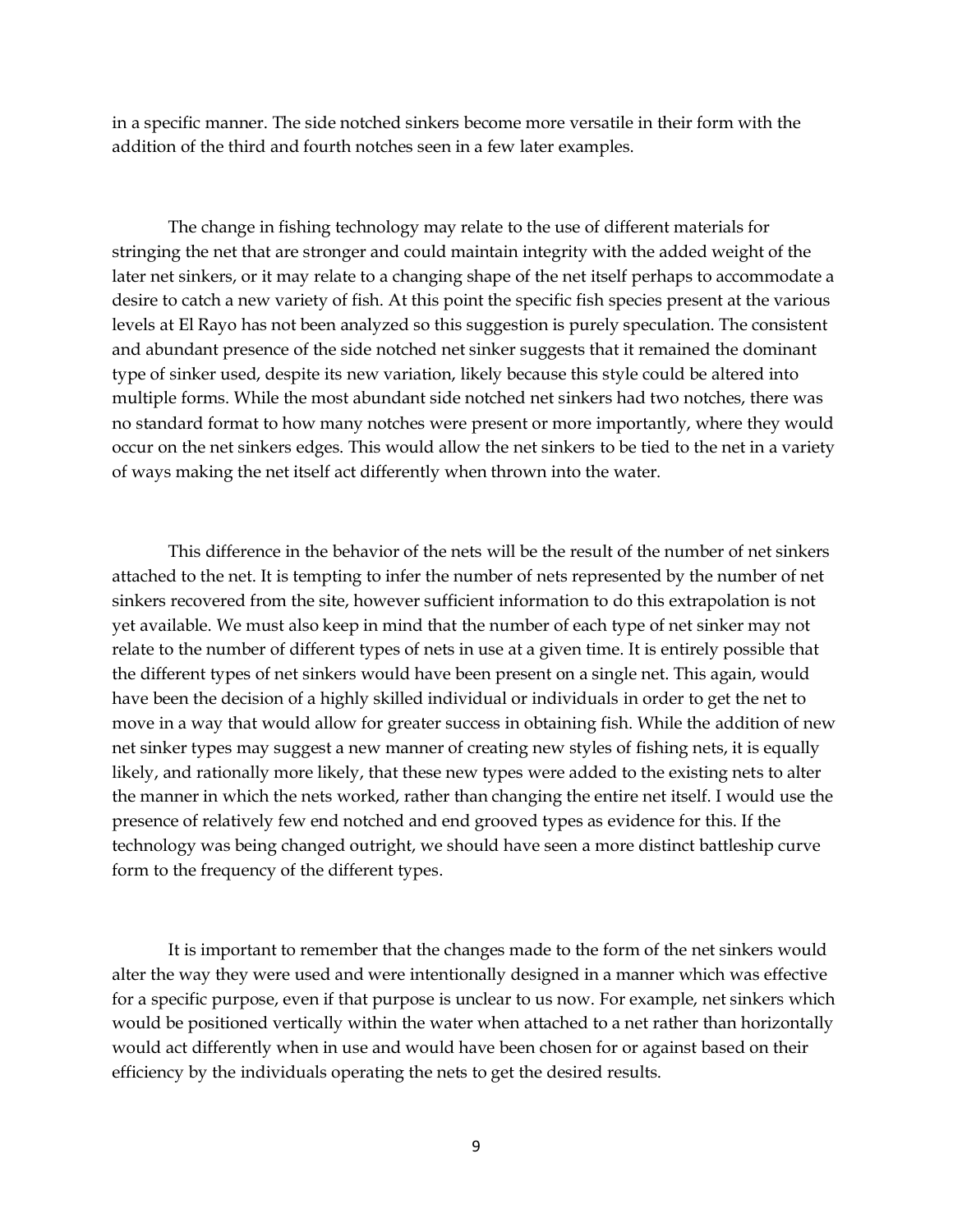The transition from fish hook technology to an explicitly net technology may represent a change in the preferential style of fishing. This could be explained by the fishing of a new type of fish, something larger perhaps, or by the desire to catch more fish at once. An interesting side effect of this transition (from hook to net sinker) is that individuals may have been forced to work together. Torres (2009:123-124) has suggested that fishing nets were operated by anywhere from 2- 10 individuals, depending on the size of the net. This would result in any catch belonging to a group rather than to a single individual. This cause (or result) of this changing technology may have required the reinforcing of social relationships or alterations to the form that these relationships had taken previously, for example, from familial to community based. A similar argument was made for the changing social organization based on the burial placement of individuals from El Rayo, changing from single/domestic context to public/group/cemetery context between the Bagaces and Sapoa periods (Wilke et al. 2011). Further work on the possibility of this interaction may hold interesting information regarding the social organization required for the procurement and processing of food. The shift in other cultural practices (along with fishing technologies) may be used as evidence to suggest the shifting cultural forms on a larger scale seen throughout the region during this time period.

Implications for this data go beyond the argument of individual versus group cooperation for the organizational structure within which these tools were used. One might also argue that the change in technology resulted from the influx of new people to the area, who brought with them tools and practices that were similar but not identical to those that were originally present. As such, this object class can add additional lines of evidence to those already in existence for the changes which occur between the time periods, and hint at the nature and extent of these changes for the people who were living in this area.

#### **Conclusion**

In a place where ceramic typologies are the most widely studied piece of the archaeological record, information from other categories is often underrepresented in the literature. In this paper, I have discussed the technological change seen within a class of tools based on fishing technologies from the site of El Rayo, Nicaragua. Ceramic objects are often overlooked in the general assemblage discussions, however much information can be obtained from their detailed study and examination. Investigations of tool technologies should be included alongside the ceramic analysis, not only to identify distribution and stylistic variation, but to look at what this paper has examined, the changes in material culture across time periods and the implications they have for the people living at that time on a larger scale. This allows us to better understand the larger extent of cultural changes and consistencies through time.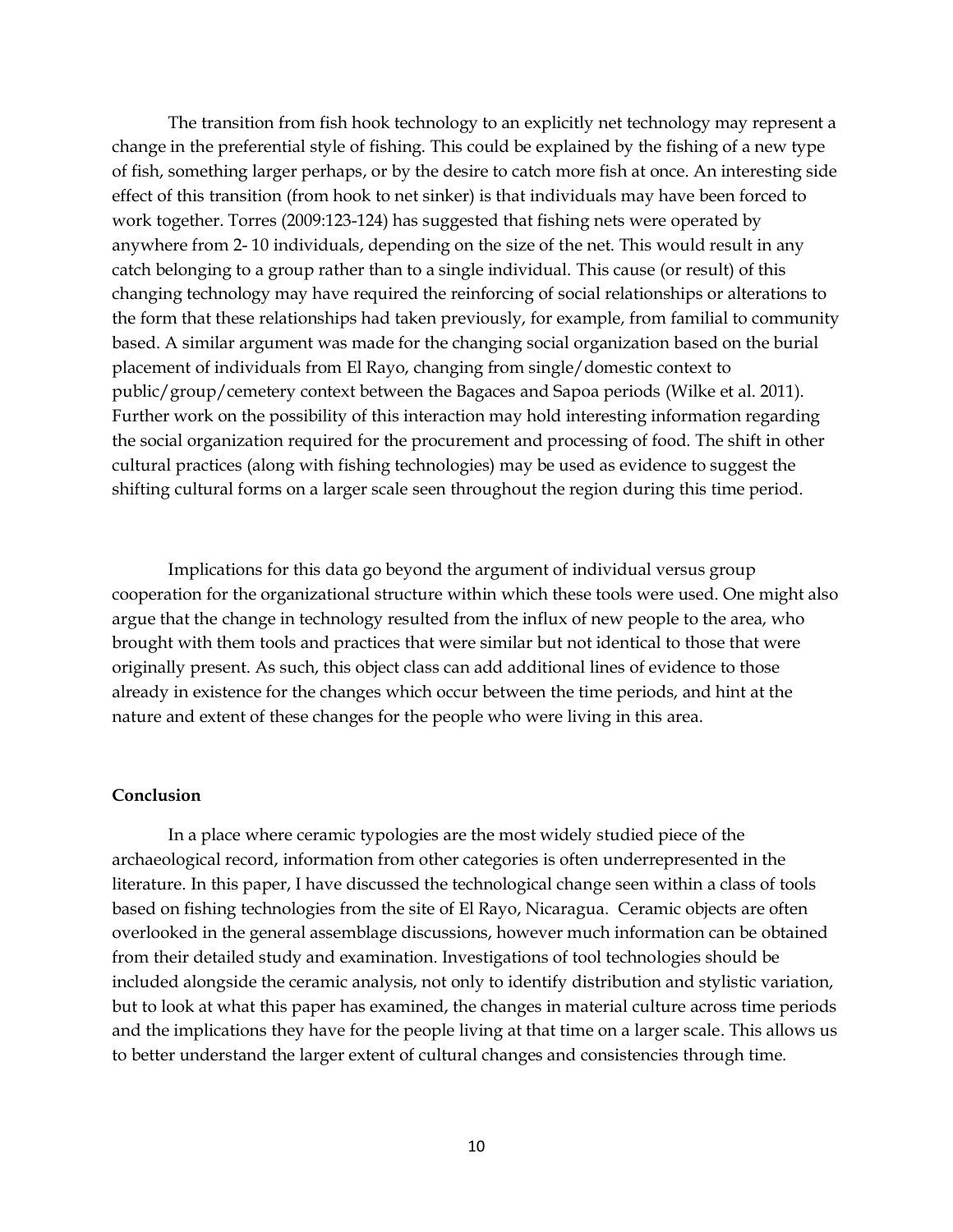The disappearance of fish hooks, at the same time as the introduction of the new net sinker types suggests that the hook technology was replaced with the new variation within the net sinker technology. This suggests that the manner in which individuals in the past fished changed. Distinct Bagaces period sites or older Tempisque period sites may show higher frequencies of fish hooks than are present at this Bagaces-Sapoa archaeological site. Distinctions may also be made between the technology present on sites closer to the Pacific Coast and sites closer to the interior lakes of Nicaragua. Furthermore, comparisons could be made regarding the technologies used on the Pacific and Atlantic Coasts of Nicaragua, two areas which are traditionally considered to be a part of distinct cultural zones (as well as comparisons throughout Central America) to determine if basic ways of life share similar technological features. With this paper I hope to begin a dialog regarding additional artifact classes which can be compared cross culturally in order to view the extent of the similarities and differences between the groups of people occupying this region of the world.

At this point, without the aid of additional lines of evidence (species identification within the faunal analysis, larger survey of additional archaeological sites in the region and beyond, ethnographic comparison, etc) I leave this argument with more questions than I had begun with, but I believe I have provided a tool which I hope will be used in future discussions on the matter.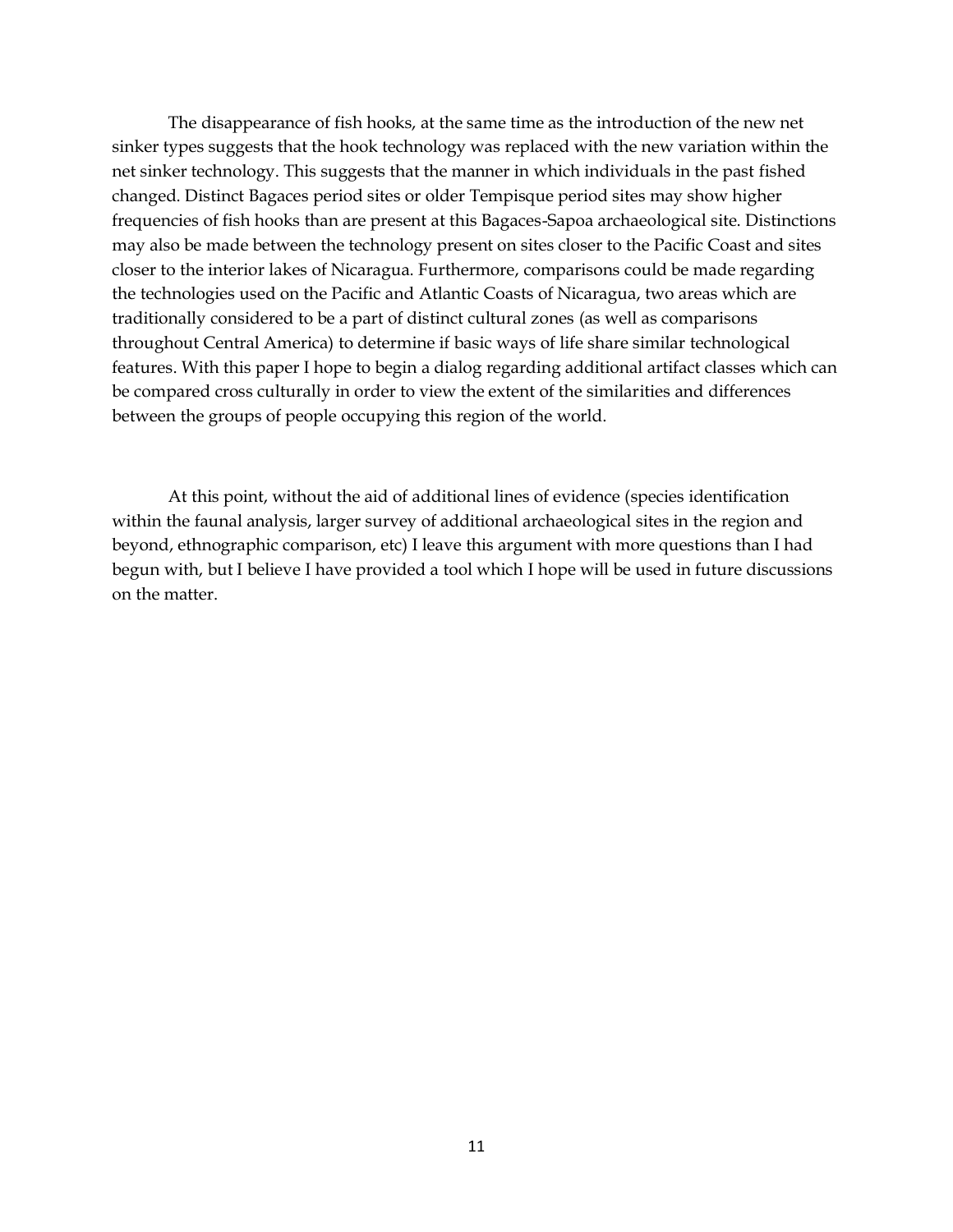# Bibliography

Healy, Paul F.

1980 *Archaeology of the Rivas Region, Nicaragua*. Wilfred Laurier University Press, Waterloo, Ontario.

Lange, Frederick W.

1984 The Greater Nicoya Archaeological Subarea. In *The Archaeology of Lower Central America*, edited by Frederick W. Lange and Doris Stone, pp. 165-194. University of New Mexico Press, Albuquerque, NM.

McCafferty, Geoffrey G.

2008 Domestic Practice in Postclassic Santa Isabel, Nicaragua. *Latin American Antiquity* 19(1): 64-82.

McCaffery, Geoffrey and Sharisse D. McCaffery

2009 [Crafting the Body Beautiful: Performing Social Identity at Santa Isabel,](http://arky.ucalgary.ca/mccafferty/sites/arky.ucalgary.ca.mccafferty/files/Body_Beautiful_2009_1.pdf)  [Nicaragua](http://arky.ucalgary.ca/mccafferty/sites/arky.ucalgary.ca.mccafferty/files/Body_Beautiful_2009_1.pdf)**.** In *Mesoamerican Figurines: Small-Scale Indices of Large-Scale Social Phenomena*, edited by Christina T. Halperin, Katherine A. Faust, Rhonda Taube, and Aurore Giguet, pp. 183-204. University Press of Florida Press, Gainesville.

McCafferty, Geoffrey, Silvia Salgado, and Carrie Dennett

2009 ¿Cuándo llegaron los mexicanos?: La transición entre los periodos Bagaces y Sapoa en Granada, Nicaragua. III Congreso Centroamericano de Arqueologia en El Salvador. San Salvador, El Salvador. CD published by the Museo Nacional de Antropologia, San Salvador, El Salvador.

McCafferty, Geoffrey G. and Larry Steinbrenner

 2005 Chronological Implications for Greater Nicoya from the Santa Isabel Project, Nicaragua. *Ancient Mesoamerica* 16 (1):131-146.

Norweb, A.H.

1964 Ceramic Stratigraphy in Southwestern Nicaragua*. International Congress of Americanists, Actas* 35, l: 551–561